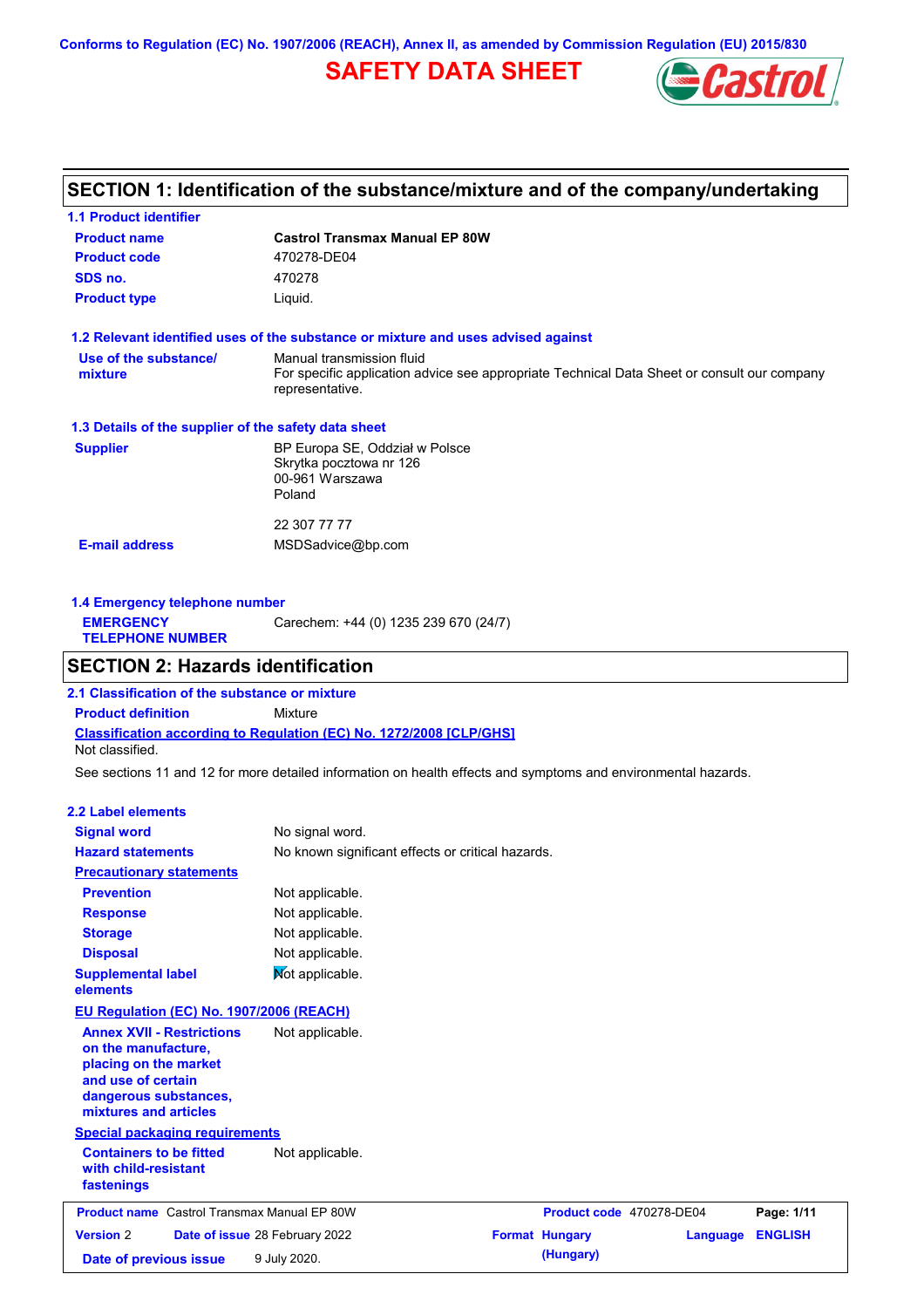# **SECTION 2: Hazards identification**

| <b>Tactile warning of danger</b>                                                                                         | Not applicable.                                                                                               |
|--------------------------------------------------------------------------------------------------------------------------|---------------------------------------------------------------------------------------------------------------|
| 2.3 Other hazards                                                                                                        |                                                                                                               |
| <b>Results of PBT and vPvB</b><br>assessment                                                                             | Product does not meet the criteria for PBT or vPvB according to Regulation (EC) No. 1907/2006,<br>Annex XIII. |
| <b>Product meets the criteria</b><br>for PBT or vPvB according<br>to Regulation (EC) No.<br><b>1907/2006, Annex XIII</b> | This mixture does not contain any substances that are assessed to be a PBT or a vPvB.                         |
| Other hazards which do<br>not result in classification                                                                   | Defatting to the skin.                                                                                        |

## **SECTION 3: Composition/information on ingredients**

**3.2 Mixtures**

**Product definition**

### Mixture

Highly refined base oil (IP 346 DMSO extract < 3%). Proprietary performance additives.

| <b>Product/ingredient</b><br>name                         | <b>Identifiers</b>                                                                     | %   | <b>Regulation (EC) No.</b><br><b>1272/2008 [CLP]</b> | <b>Type</b> |
|-----------------------------------------------------------|----------------------------------------------------------------------------------------|-----|------------------------------------------------------|-------------|
| Distillates (petroleum), hydrotreated<br>heavy paraffinic | REACH #: 01-2119484627-25<br>EC: $265-157-1$<br>CAS: 64742-54-7<br>Index: 649-467-00-8 | ≥90 | Not classified.                                      | $[2]$       |

**Type** 

[1] Substance classified with a health or environmental hazard

[2] Substance with a workplace exposure limit

[3] Substance meets the criteria for PBT according to Regulation (EC) No. 1907/2006, Annex XIII

[4] Substance meets the criteria for vPvB according to Regulation (EC) No. 1907/2006, Annex XIII

[5] Substance of equivalent concern

[6] Additional disclosure due to company policy

Occupational exposure limits, if available, are listed in Section 8.

### **SECTION 4: First aid measures**

### **4.1 Description of first aid measures**

| <b>Eye contact</b>                | In case of contact, immediately flush eyes with plenty of water for at least 15 minutes. Eyelids<br>should be held away from the eyeball to ensure thorough rinsing. Check for and remove any<br>contact lenses. Get medical attention. |
|-----------------------------------|-----------------------------------------------------------------------------------------------------------------------------------------------------------------------------------------------------------------------------------------|
| <b>Skin contact</b>               | Wash skin thoroughly with soap and water or use recognised skin cleanser. Remove<br>contaminated clothing and shoes. Wash clothing before reuse. Clean shoes thoroughly before<br>reuse. Get medical attention if irritation develops.  |
| <b>Inhalation</b>                 | If inhaled, remove to fresh air. Get medical attention if symptoms occur.                                                                                                                                                               |
| <b>Ingestion</b>                  | Do not induce vomiting unless directed to do so by medical personnel. Get medical attention if<br>symptoms occur.                                                                                                                       |
| <b>Protection of first-aiders</b> | No action shall be taken involving any personal risk or without suitable training.                                                                                                                                                      |

#### **4.2 Most important symptoms and effects, both acute and delayed**

See Section 11 for more detailed information on health effects and symptoms.

| <b>Potential acute health effects</b> |                                                                                                                   |
|---------------------------------------|-------------------------------------------------------------------------------------------------------------------|
| <b>Inhalation</b>                     | Vapour inhalation under ambient conditions is not normally a problem due to low vapour<br>pressure.               |
| <b>Ingestion</b>                      | No known significant effects or critical hazards.                                                                 |
| <b>Skin contact</b>                   | Defatting to the skin. May cause skin dryness and irritation.                                                     |
| Eye contact                           | No known significant effects or critical hazards.                                                                 |
|                                       | Delayed and immediate effects as well as chronic effects from short and long-term exposure                        |
| <b>Inhalation</b>                     | Overexposure to the inhalation of airborne droplets or aerosols may cause irritation of the<br>respiratory tract. |
| <b>Ingestion</b>                      | Ingestion of large quantities may cause nausea and diarrhoea.                                                     |
| <b>Skin contact</b>                   | Prolonged or repeated contact can defat the skin and lead to irritation and/or dermatitis.                        |
| Eye contact                           | Potential risk of transient stinging or redness if accidental eye contact occurs.                                 |
|                                       |                                                                                                                   |

| <b>Product name</b> Castrol Transmax Manual EP 80W |  | Product code 470278-DE04              |  | Page: 2/11            |                  |  |
|----------------------------------------------------|--|---------------------------------------|--|-----------------------|------------------|--|
| <b>Version 2</b>                                   |  | <b>Date of issue 28 February 2022</b> |  | <b>Format Hungary</b> | Language ENGLISH |  |
| Date of previous issue                             |  | 9 July 2020.                          |  | (Hungary)             |                  |  |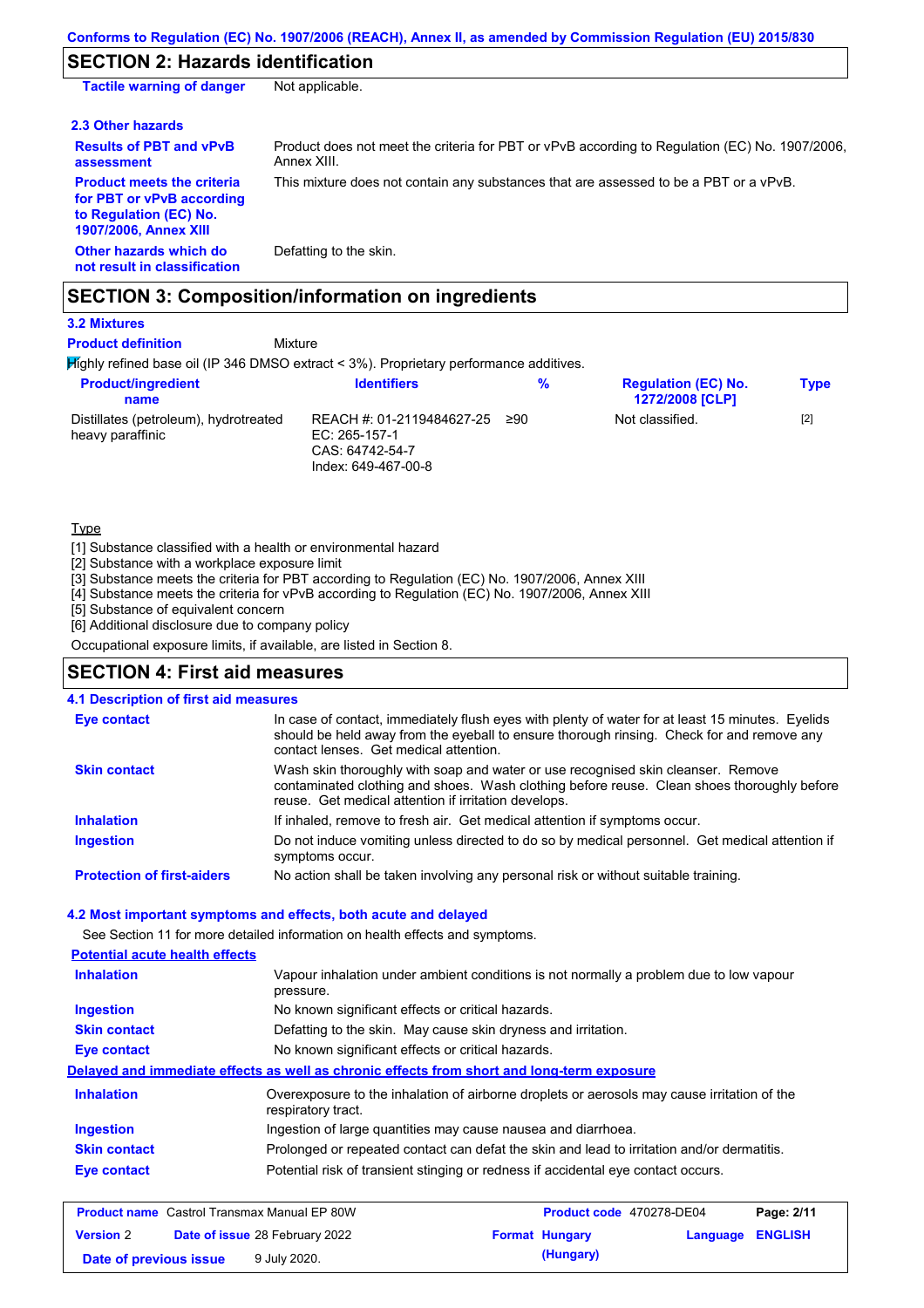## **SECTION 4: First aid measures**

**4.3 Indication of any immediate medical attention and special treatment needed**

**Notes to physician** Treatment should in general be symptomatic and directed to relieving any effects.

## **SECTION 5: Firefighting measures**

| 5.1 Extinguishing media                                   |                                                                                                                                                                                                                                                                                                                                                                   |
|-----------------------------------------------------------|-------------------------------------------------------------------------------------------------------------------------------------------------------------------------------------------------------------------------------------------------------------------------------------------------------------------------------------------------------------------|
| <b>Suitable extinguishing</b><br>media                    | In case of fire, use foam, dry chemical or carbon dioxide extinguisher or spray.                                                                                                                                                                                                                                                                                  |
| <b>Unsuitable extinguishing</b><br>media                  | Do not use water jet. The use of a water jet may cause the fire to spread by splashing the<br>burning product.                                                                                                                                                                                                                                                    |
| 5.2 Special hazards arising from the substance or mixture |                                                                                                                                                                                                                                                                                                                                                                   |
| <b>Hazards from the</b><br>substance or mixture           | In a fire or if heated, a pressure increase will occur and the container may burst.                                                                                                                                                                                                                                                                               |
| <b>Hazardous combustion</b><br>products                   | Combustion products may include the following:<br>carbon oxides $(CO, CO2)$ (carbon monoxide, carbon dioxide)<br>sulphur oxides (SO, SO <sub>2</sub> , etc.)                                                                                                                                                                                                      |
| 5.3 Advice for firefighters                               |                                                                                                                                                                                                                                                                                                                                                                   |
| <b>Special precautions for</b><br>fire-fighters           | No action shall be taken involving any personal risk or without suitable training. Promptly<br>isolate the scene by removing all persons from the vicinity of the incident if there is a fire.                                                                                                                                                                    |
| <b>Special protective</b><br>equipment for fire-fighters  | Fire-fighters should wear appropriate protective equipment and self-contained breathing<br>apparatus (SCBA) with a full face-piece operated in positive pressure mode. Clothing for fire-<br>fighters (including helmets, protective boots and gloves) conforming to European standard EN<br>469 will provide a basic level of protection for chemical incidents. |

## **SECTION 6: Accidental release measures**

|                                                          | 6.1 Personal precautions, protective equipment and emergency procedures                                                                                                                                                                                                                                                                                                                        |
|----------------------------------------------------------|------------------------------------------------------------------------------------------------------------------------------------------------------------------------------------------------------------------------------------------------------------------------------------------------------------------------------------------------------------------------------------------------|
| For non-emergency<br>personnel                           | No action shall be taken involving any personal risk or without suitable training. Evacuate<br>surrounding areas. Keep unnecessary and unprotected personnel from entering. Do not touch<br>or walk through spilt material. Floors may be slippery; use care to avoid falling. Put on<br>appropriate personal protective equipment.                                                            |
| For emergency responders                                 | If specialised clothing is required to deal with the spillage, take note of any information in<br>Section 8 on suitable and unsuitable materials. See also the information in "For non-<br>emergency personnel".                                                                                                                                                                               |
| <b>6.2 Environmental</b><br>precautions                  | Avoid dispersal of spilt material and runoff and contact with soil, waterways, drains and sewers.<br>Inform the relevant authorities if the product has caused environmental pollution (sewers,<br>waterways, soil or air).                                                                                                                                                                    |
| 6.3 Methods and material for containment and cleaning up |                                                                                                                                                                                                                                                                                                                                                                                                |
| <b>Small spill</b>                                       | Stop leak if without risk. Move containers from spill area. Absorb with an inert material and<br>place in an appropriate waste disposal container. Dispose of via a licensed waste disposal<br>contractor.                                                                                                                                                                                     |
| <b>Large spill</b>                                       | Stop leak if without risk. Move containers from spill area. Prevent entry into sewers, water<br>courses, basements or confined areas. Contain and collect spillage with non-combustible,<br>absorbent material e.g. sand, earth, vermiculite or diatomaceous earth and place in container<br>for disposal according to local regulations. Dispose of via a licensed waste disposal contractor. |
| 6.4 Reference to other<br><b>sections</b>                | See Section 1 for emergency contact information.<br>See Section 5 for firefighting measures.<br>See Section 8 for information on appropriate personal protective equipment.<br>See Section 12 for environmental precautions.<br>See Section 13 for additional waste treatment information.                                                                                                     |

## **SECTION 7: Handling and storage**

## **7.1 Precautions for safe handling**

| <b>Protective measures</b>                       | Put on appropriate personal protective equipment.                                                                                                                                                                                                                                                                |
|--------------------------------------------------|------------------------------------------------------------------------------------------------------------------------------------------------------------------------------------------------------------------------------------------------------------------------------------------------------------------|
| <b>Advice on general</b><br>occupational hygiene | Eating, drinking and smoking should be prohibited in areas where this material is handled,<br>stored and processed. Wash thoroughly after handling. Remove contaminated clothing and<br>protective equipment before entering eating areas. See also Section 8 for additional<br>information on hygiene measures. |

| <b>Product name</b> Castrol Transmax Manual EP 80W        |  | <b>Product code</b> 470278-DE04 |                       | Page: 3/11       |  |  |
|-----------------------------------------------------------|--|---------------------------------|-----------------------|------------------|--|--|
| <b>Date of issue 28 February 2022</b><br><b>Version 2</b> |  |                                 | <b>Format Hungary</b> | Language ENGLISH |  |  |
| Date of previous issue                                    |  | 9 July 2020.                    |                       | (Hungary)        |  |  |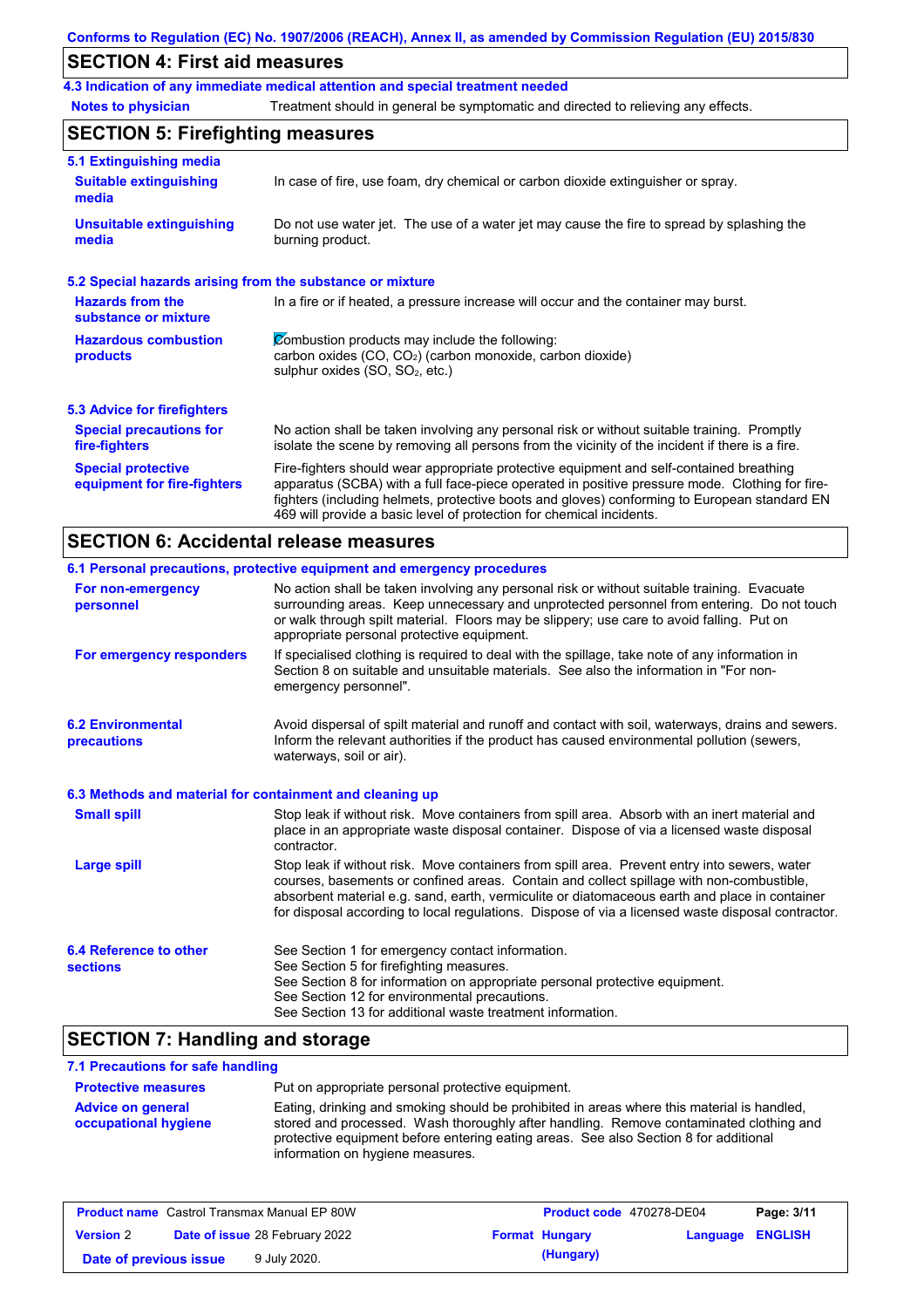| <b>SECTION 7: Handling and storage</b>                                        |                                            |                                                                                                                                                                                                                                                                                                                                                                                                                                                                                                                                                                                                                                                                                                                                                                                                                                                                                                                                                                                                                            |  |
|-------------------------------------------------------------------------------|--------------------------------------------|----------------------------------------------------------------------------------------------------------------------------------------------------------------------------------------------------------------------------------------------------------------------------------------------------------------------------------------------------------------------------------------------------------------------------------------------------------------------------------------------------------------------------------------------------------------------------------------------------------------------------------------------------------------------------------------------------------------------------------------------------------------------------------------------------------------------------------------------------------------------------------------------------------------------------------------------------------------------------------------------------------------------------|--|
| <b>7.2 Conditions for safe</b><br>storage, including any<br>incompatibilities |                                            | Store in accordance with local regulations. Store in a dry, cool and well-ventilated area, away<br>from incompatible materials (see Section 10). Keep away from heat and direct sunlight. Keep<br>container tightly closed and sealed until ready for use. Containers that have been opened must<br>be carefully resealed and kept upright to prevent leakage. Store and use only in equipment/<br>containers designed for use with this product. Do not store in unlabelled containers.                                                                                                                                                                                                                                                                                                                                                                                                                                                                                                                                   |  |
| <b>Not suitable</b>                                                           | Prolonged exposure to elevated temperature |                                                                                                                                                                                                                                                                                                                                                                                                                                                                                                                                                                                                                                                                                                                                                                                                                                                                                                                                                                                                                            |  |
| 7.3 Specific end use(s)                                                       |                                            |                                                                                                                                                                                                                                                                                                                                                                                                                                                                                                                                                                                                                                                                                                                                                                                                                                                                                                                                                                                                                            |  |
| <b>Recommendations</b>                                                        |                                            | See section 1.2 and Exposure scenarios in annex, if applicable.                                                                                                                                                                                                                                                                                                                                                                                                                                                                                                                                                                                                                                                                                                                                                                                                                                                                                                                                                            |  |
| <b>SECTION 8: Exposure controls/personal protection</b>                       |                                            |                                                                                                                                                                                                                                                                                                                                                                                                                                                                                                                                                                                                                                                                                                                                                                                                                                                                                                                                                                                                                            |  |
| <b>8.1 Control parameters</b>                                                 |                                            |                                                                                                                                                                                                                                                                                                                                                                                                                                                                                                                                                                                                                                                                                                                                                                                                                                                                                                                                                                                                                            |  |
| <b>Occupational exposure limits</b>                                           |                                            |                                                                                                                                                                                                                                                                                                                                                                                                                                                                                                                                                                                                                                                                                                                                                                                                                                                                                                                                                                                                                            |  |
| <b>Product/ingredient name</b>                                                |                                            | <b>Exposure limit values</b>                                                                                                                                                                                                                                                                                                                                                                                                                                                                                                                                                                                                                                                                                                                                                                                                                                                                                                                                                                                               |  |
|                                                                               |                                            | Distillates (petroleum), hydrotreated heavy paraffinic 25/2000. (IX.30) Ministry of Health and Ministry of Social and Family<br>Affairs Joint Decree (Hungary).<br>CEIL: 5 mg/m <sup>3</sup> Issued/Revised: 1/2002 Form: Mist                                                                                                                                                                                                                                                                                                                                                                                                                                                                                                                                                                                                                                                                                                                                                                                             |  |
| guidance only.                                                                |                                            | Whilst specific OELs for certain components may be shown in this section, other components may be present in any mist,<br>vapour or dust produced. Therefore, the specific OELs may not be applicable to the product as a whole and are provided for                                                                                                                                                                                                                                                                                                                                                                                                                                                                                                                                                                                                                                                                                                                                                                       |  |
| <b>Recommended monitoring</b><br>procedures                                   |                                            | If this product contains ingredients with exposure limits, personal, workplace atmosphere or<br>biological monitoring may be required to determine the effectiveness of the ventilation or other<br>control measures and/or the necessity to use respiratory protective equipment. Reference<br>should be made to monitoring standards, such as the following: European Standard EN 689<br>(Workplace atmospheres - Guidance for the assessment of exposure by inhalation to chemical<br>agents for comparison with limit values and measurement strategy) European Standard EN<br>14042 (Workplace atmospheres - Guide for the application and use of procedures for the<br>assessment of exposure to chemical and biological agents) European Standard EN 482<br>(Workplace atmospheres - General requirements for the performance of procedures for the<br>measurement of chemical agents) Reference to national guidance documents for methods for<br>the determination of hazardous substances will also be required. |  |
| <b>Derived No Effect Level</b><br>No DNELs/DMELs available.                   |                                            |                                                                                                                                                                                                                                                                                                                                                                                                                                                                                                                                                                                                                                                                                                                                                                                                                                                                                                                                                                                                                            |  |
| <b>Predicted No Effect Concentration</b>                                      |                                            |                                                                                                                                                                                                                                                                                                                                                                                                                                                                                                                                                                                                                                                                                                                                                                                                                                                                                                                                                                                                                            |  |
| No PNECs available                                                            |                                            |                                                                                                                                                                                                                                                                                                                                                                                                                                                                                                                                                                                                                                                                                                                                                                                                                                                                                                                                                                                                                            |  |
| <b>8.2 Exposure controls</b>                                                  |                                            |                                                                                                                                                                                                                                                                                                                                                                                                                                                                                                                                                                                                                                                                                                                                                                                                                                                                                                                                                                                                                            |  |
| <b>Appropriate engineering</b><br>controls                                    |                                            | Provide exhaust ventilation or other engineering controls to keep the relevant airborne<br>concentrations below their respective occupational exposure limits.<br>All activities involving chemicals should be assessed for their risks to health, to ensure<br>exposures are adequately controlled. Personal protective equipment should only be considered<br>after other forms of control measures (e.g. engineering controls) have been suitably evaluated.<br>Personal protective equipment should conform to appropriate standards, be suitable for use, be<br>kept in good condition and properly maintained.<br>Your supplier of personal protective equipment should be consulted for advice on selection and<br>appropriate standards. For further information contact your national organisation for standards.<br>The final choice of protective equipment will depend upon a risk assessment. It is important to<br>ensure that all items of personal protective equipment are compatible.                    |  |
| <b>Individual protection measures</b>                                         |                                            |                                                                                                                                                                                                                                                                                                                                                                                                                                                                                                                                                                                                                                                                                                                                                                                                                                                                                                                                                                                                                            |  |
| <b>Hygiene measures</b>                                                       |                                            | Wash hands, forearms and face thoroughly after handling chemical products, before eating,<br>smoking and using the lavatory and at the end of the working period. Ensure that eyewash<br>stations and safety showers are close to the workstation location.                                                                                                                                                                                                                                                                                                                                                                                                                                                                                                                                                                                                                                                                                                                                                                |  |
| <b>Respiratory protection</b>                                                 | of the working conditions.                 | In case of insufficient ventilation, wear suitable respiratory equipment.<br>The correct choice of respiratory protection depends upon the chemicals being handled, the<br>conditions of work and use, and the condition of the respiratory equipment. Safety procedures<br>should be developed for each intended application. Respiratory protection equipment should<br>therefore be chosen in consultation with the supplier/manufacturer and with a full assessment                                                                                                                                                                                                                                                                                                                                                                                                                                                                                                                                                    |  |
| <b>Eye/face protection</b><br><b>Skin protection</b>                          | Safety glasses with side shields.          |                                                                                                                                                                                                                                                                                                                                                                                                                                                                                                                                                                                                                                                                                                                                                                                                                                                                                                                                                                                                                            |  |

| <b>Product name</b> Castrol Transmax Manual EP 80W |  | <b>Product code</b> 470278-DE04       |                       | Page: 4/11              |  |
|----------------------------------------------------|--|---------------------------------------|-----------------------|-------------------------|--|
| <b>Version 2</b>                                   |  | <b>Date of issue 28 February 2022</b> | <b>Format Hungary</b> | <b>Language ENGLISH</b> |  |
| Date of previous issue                             |  | 9 July 2020.                          | (Hungary)             |                         |  |

 $\mathsf{l}$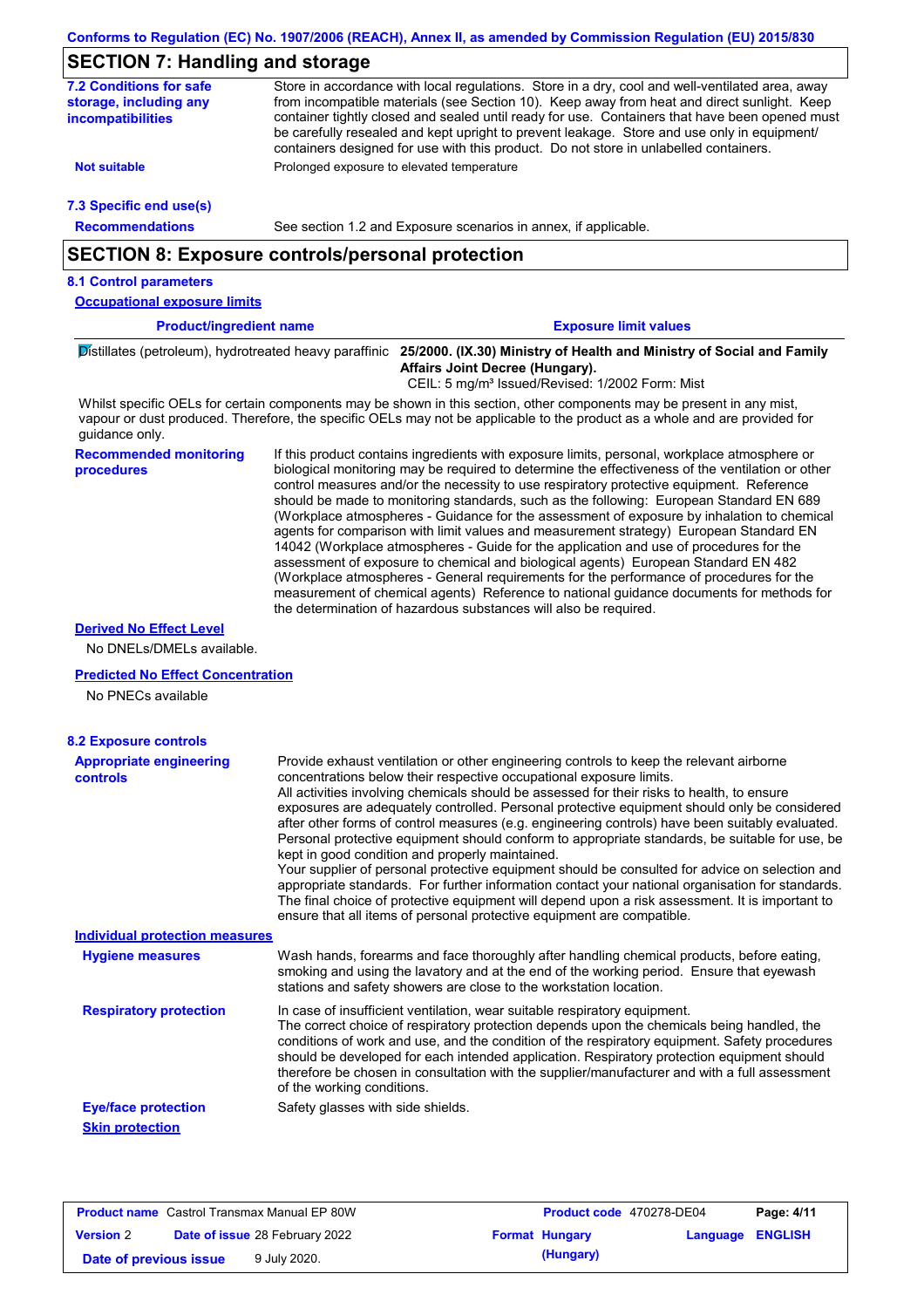### **SECTION 8: Exposure controls/personal protection**

#### **Hand protection General Information:**

Because specific work environments and material handling practices vary, safety procedures should be developed for each intended application. The correct choice of protective gloves depends upon the chemicals being handled, and the conditions of work and use. Most gloves provide protection for only a limited time before they must be discarded and replaced (even the best chemically resistant gloves will break down after repeated chemical exposures).

Gloves should be chosen in consultation with the supplier / manufacturer and taking account of a full assessment of the working conditions.

Recommended: Nitrile gloves. **Breakthrough time:**

Breakthrough time data are generated by glove manufacturers under laboratory test conditions and represent how long a glove can be expected to provide effective permeation resistance. It is important when following breakthrough time recommendations that actual workplace conditions are taken into account. Always consult with your glove supplier for up-to-date technical information on breakthrough times for the recommended glove type. Our recommendations on the selection of gloves are as follows:

Continuous contact:

Gloves with a minimum breakthrough time of 240 minutes, or >480 minutes if suitable gloves can be obtained.

If suitable gloves are not available to offer that level of protection, gloves with shorter breakthrough times may be acceptable as long as appropriate glove maintenance and replacement regimes are determined and adhered to.

Short-term / splash protection:

Recommended breakthrough times as above.

It is recognised that for short-term, transient exposures, gloves with shorter breakthrough times may commonly be used. Therefore, appropriate maintenance and replacement regimes must be determined and rigorously followed.

#### **Glove Thickness:**

For general applications, we recommend gloves with a thickness typically greater than 0.35 mm.

It should be emphasised that glove thickness is not necessarily a good predictor of glove resistance to a specific chemical, as the permeation efficiency of the glove will be dependent on the exact composition of the glove material. Therefore, glove selection should also be based on consideration of the task requirements and knowledge of breakthrough times. Glove thickness may also vary depending on the glove manufacturer, the glove type and the glove model. Therefore, the manufacturers' technical data should always be taken into account to ensure selection of the most appropriate glove for the task.

Note: Depending on the activity being conducted, gloves of varying thickness may be required for specific tasks. For example:

 • Thinner gloves (down to 0.1 mm or less) may be required where a high degree of manual dexterity is needed. However, these gloves are only likely to give short duration protection and would normally be just for single use applications, then disposed of.

 • Thicker gloves (up to 3 mm or more) may be required where there is a mechanical (as well as a chemical) risk i.e. where there is abrasion or puncture potential.

**Skin and body**

Use of protective clothing is good industrial practice.

Personal protective equipment for the body should be selected based on the task being performed and the risks involved and should be approved by a specialist before handling this product.

Cotton or polyester/cotton overalls will only provide protection against light superficial contamination that will not soak through to the skin. Overalls should be laundered on a regular basis. When the risk of skin exposure is high (e.g. when cleaning up spillages or if there is a risk of splashing) then chemical resistant aprons and/or impervious chemical suits and boots will be required.

|                        | <b>Product name</b> Castrol Transmax Manual EP 80W | Product code 470278-DE04 |                         | Page: 5/11 |
|------------------------|----------------------------------------------------|--------------------------|-------------------------|------------|
| <b>Version 2</b>       | <b>Date of issue 28 February 2022</b>              | <b>Format Hungary</b>    | <b>Language ENGLISH</b> |            |
| Date of previous issue | 9 July 2020.                                       | (Hungary)                |                         |            |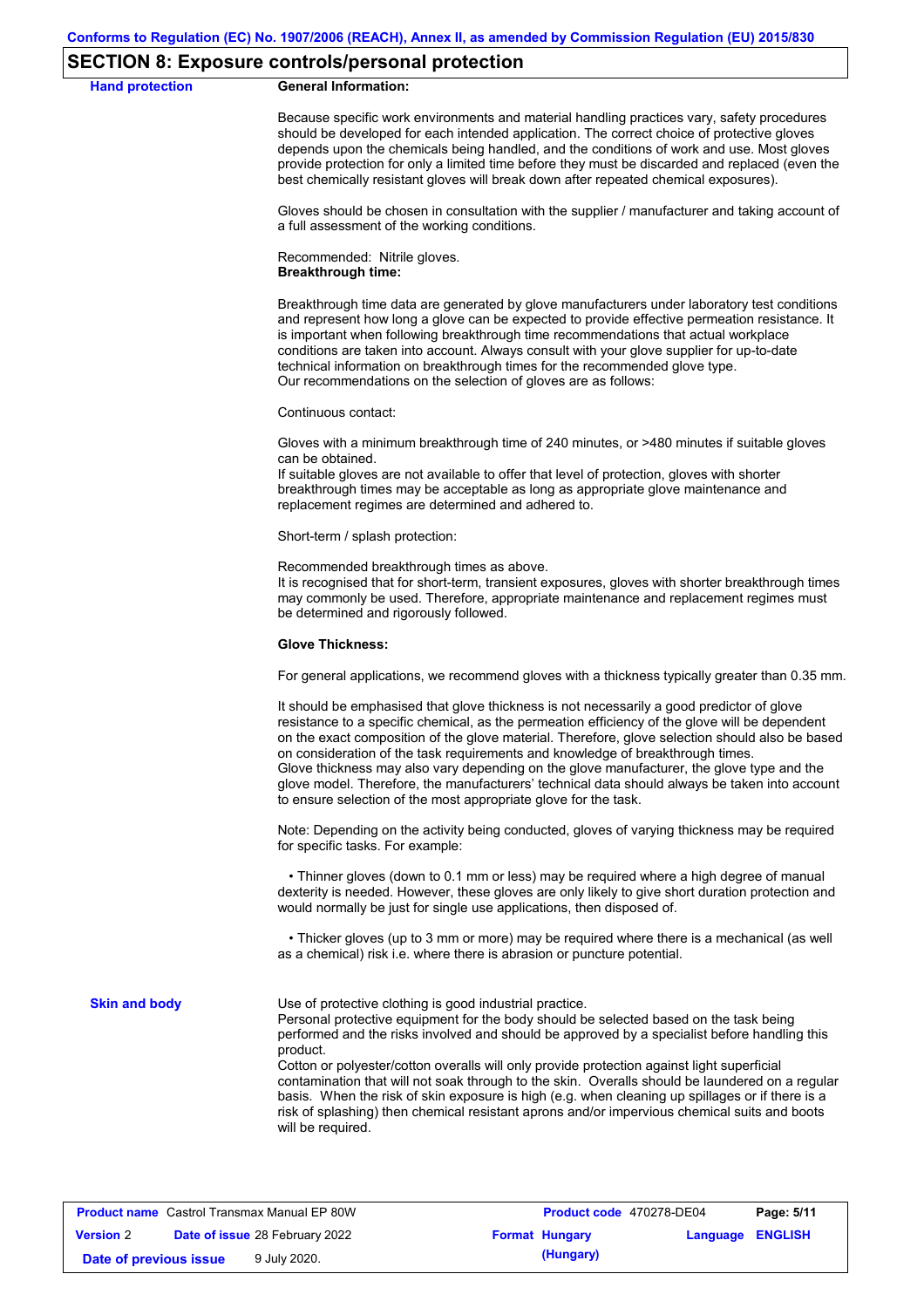# **SECTION 8: Exposure controls/personal protection**

| <b>Refer to standards:</b>                | Respiratory protection: EN 529                                                                                                                                                                                                                                                                                                |
|-------------------------------------------|-------------------------------------------------------------------------------------------------------------------------------------------------------------------------------------------------------------------------------------------------------------------------------------------------------------------------------|
|                                           | Gloves: EN 420, EN 374                                                                                                                                                                                                                                                                                                        |
|                                           | Eye protection: EN 166                                                                                                                                                                                                                                                                                                        |
|                                           | Filtering half-mask: EN 149                                                                                                                                                                                                                                                                                                   |
|                                           | Filtering half-mask with valve: EN 405                                                                                                                                                                                                                                                                                        |
|                                           | Half-mask: EN 140 plus filter                                                                                                                                                                                                                                                                                                 |
|                                           | Full-face mask: EN 136 plus filter                                                                                                                                                                                                                                                                                            |
|                                           | Particulate filters: FN 143                                                                                                                                                                                                                                                                                                   |
|                                           | Gas/combined filters: EN 14387                                                                                                                                                                                                                                                                                                |
| <b>Environmental exposure</b><br>controls | Emissions from ventilation or work process equipment should be checked to ensure they<br>comply with the requirements of environmental protection legislation. In some cases, fume<br>scrubbers, filters or engineering modifications to the process equipment will be necessary to<br>reduce emissions to acceptable levels. |

# **SECTION 9: Physical and chemical properties**

The conditions of measurement of all properties are at standard temperature and pressure unless otherwise indicated.

#### **9.1 Information on basic physical and chemical properties**

| <b>Appearance</b>                                      |                                       |
|--------------------------------------------------------|---------------------------------------|
| <b>Physical state</b>                                  | Liquid.                               |
| <b>Colour</b>                                          | Yellow. [Light]                       |
| <b>Odour</b>                                           | Not available.                        |
| <b>Odour threshold</b>                                 | Not available.                        |
| рH                                                     | Mot applicable.                       |
| <b>Melting point/freezing point</b>                    | Not available.                        |
| Initial boiling point and boiling<br>range             | Not available.                        |
| <b>Pour point</b>                                      | -39 $^{\circ}$ C                      |
| <b>Flash point</b>                                     | Open cup: >180°C (>356°F) [Cleveland] |
| <b>Evaporation rate</b>                                | Not available.                        |
| <b>Flammability (solid, gas)</b>                       | Not available.                        |
| <b>Upper/lower flammability or</b><br>explosive limits | Not available.                        |

#### **Vapour pressure**

#### Not available.

| mm Hg kPa<br>kPa<br><b>Ingredient name</b><br><b>Method</b><br>m <sub>m</sub><br>Hg                                                                            | <b>Method</b> |
|----------------------------------------------------------------------------------------------------------------------------------------------------------------|---------------|
|                                                                                                                                                                |               |
| Distillates (petroleum),<br>< 0.011<br>< 0.08<br><b>ASTM D 5191</b><br>hydrotreated heavy<br>paraffinic                                                        |               |
| <b>Vapour density</b><br>Not available.                                                                                                                        |               |
| Not available.<br><b>Relative density</b>                                                                                                                      |               |
| <1000 kg/m <sup>3</sup> (<1 g/cm <sup>3</sup> ) at 15 <sup>°</sup> C<br><b>Density</b>                                                                         |               |
| insoluble in water.<br><b>Solubility(ies)</b>                                                                                                                  |               |
| Mot applicable.<br><b>Partition coefficient: n-octanol/</b><br>water                                                                                           |               |
| Not available.<br><b>Auto-ignition temperature</b>                                                                                                             |               |
| <b>Decomposition temperature</b><br>Not available.                                                                                                             |               |
| Kinematic: 77.33 mm <sup>2</sup> /s (77.33 cSt) at $40^{\circ}$ C<br><b>Viscosity</b><br>Kinematic: 9.5 to 10.5 mm <sup>2</sup> /s (9.5 to 10.5 cSt) at 100 °C |               |
| Not available.<br><b>Explosive properties</b>                                                                                                                  |               |
| Not available.<br><b>Oxidising properties</b>                                                                                                                  |               |
| <b>Particle characteristics</b>                                                                                                                                |               |
| Not applicable.<br><b>Median particle size</b>                                                                                                                 |               |
| 9.2 Other information                                                                                                                                          |               |
| No additional information.                                                                                                                                     |               |

|                        | <b>Product name</b> Castrol Transmax Manual EP 80W | Product code 470278-DE04 |                         | Page: 6/11 |
|------------------------|----------------------------------------------------|--------------------------|-------------------------|------------|
| <b>Version 2</b>       | <b>Date of issue 28 February 2022</b>              | <b>Format Hungary</b>    | <b>Language ENGLISH</b> |            |
| Date of previous issue | 9 July 2020.                                       | (Hungary)                |                         |            |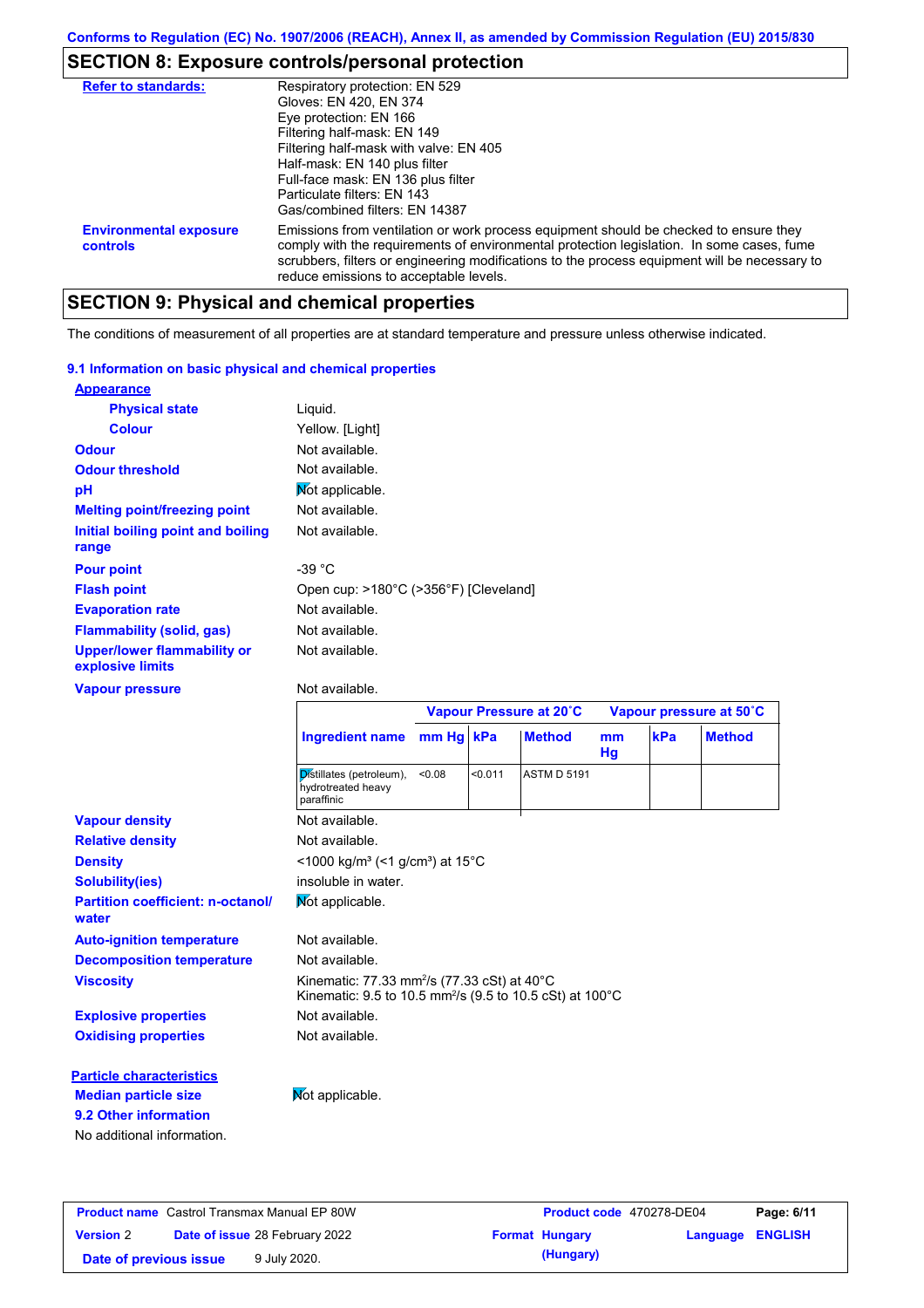| <b>SECTION 10: Stability and reactivity</b>     |                                                                                                                                                                         |  |  |
|-------------------------------------------------|-------------------------------------------------------------------------------------------------------------------------------------------------------------------------|--|--|
| <b>10.1 Reactivity</b>                          | No specific test data available for this product. Refer to Conditions to avoid and Incompatible<br>materials for additional information.                                |  |  |
| <b>10.2 Chemical stability</b>                  | The product is stable.                                                                                                                                                  |  |  |
| 10.3 Possibility of<br>hazardous reactions      | Under normal conditions of storage and use, hazardous reactions will not occur.<br>Under normal conditions of storage and use, hazardous polymerisation will not occur. |  |  |
| <b>10.4 Conditions to avoid</b>                 | Avoid all possible sources of ignition (spark or flame).                                                                                                                |  |  |
| <b>10.5 Incompatible materials</b>              | Reactive or incompatible with the following materials: oxidising materials.                                                                                             |  |  |
| <b>10.6 Hazardous</b><br>decomposition products | Under normal conditions of storage and use, hazardous decomposition products should not be<br>produced.                                                                 |  |  |

## **SECTION 11: Toxicological information**

| 11.1 Information on toxicological effects          |                                                                                                                             |
|----------------------------------------------------|-----------------------------------------------------------------------------------------------------------------------------|
| <b>Acute toxicity estimates</b>                    |                                                                                                                             |
| Not available.                                     |                                                                                                                             |
| <b>Information on likely</b><br>routes of exposure | Routes of entry anticipated: Dermal, Inhalation.                                                                            |
| <b>Potential acute health effects</b>              |                                                                                                                             |
| <b>Inhalation</b>                                  | Vapour inhalation under ambient conditions is not normally a problem due to low vapour<br>pressure.                         |
| <b>Ingestion</b>                                   | No known significant effects or critical hazards.                                                                           |
| <b>Skin contact</b>                                | Defatting to the skin. May cause skin dryness and irritation.                                                               |
| <b>Eye contact</b>                                 | No known significant effects or critical hazards.                                                                           |
|                                                    | Symptoms related to the physical, chemical and toxicological characteristics                                                |
| <b>Inhalation</b>                                  | May be harmful by inhalation if exposure to vapour, mists or fumes resulting from thermal<br>decomposition products occurs. |
| <b>Ingestion</b>                                   | No specific data.                                                                                                           |
| <b>Skin contact</b>                                | Adverse symptoms may include the following:<br>irritation<br>dryness<br>cracking                                            |
| <b>Eye contact</b>                                 | No specific data.                                                                                                           |
|                                                    | Delayed and immediate effects as well as chronic effects from short and long-term exposure                                  |
| <b>Inhalation</b>                                  | Overexposure to the inhalation of airborne droplets or aerosols may cause irritation of the<br>respiratory tract.           |
| <b>Ingestion</b>                                   | Ingestion of large quantities may cause nausea and diarrhoea.                                                               |
| <b>Skin contact</b>                                | Prolonged or repeated contact can defat the skin and lead to irritation and/or dermatitis.                                  |
| <b>Eye contact</b>                                 | Potential risk of transient stinging or redness if accidental eye contact occurs.                                           |
| <b>Potential chronic health effects</b>            |                                                                                                                             |
| <b>General</b>                                     | No known significant effects or critical hazards.                                                                           |
| <b>Carcinogenicity</b>                             | No known significant effects or critical hazards.                                                                           |
| <b>Mutagenicity</b>                                | No known significant effects or critical hazards.                                                                           |
| <b>Developmental effects</b>                       | No known significant effects or critical hazards.                                                                           |
| <b>Fertility effects</b>                           | No known significant effects or critical hazards.                                                                           |

## **SECTION 12: Ecological information**

**12.1 Toxicity**

**Environmental hazards** Not classified as dangerous

#### **12.2 Persistence and degradability**

Expected to be biodegradable.

### **12.3 Bioaccumulative potential**

This product is not expected to bioaccumulate through food chains in the environment.

|                        | <b>Product name</b> Castrol Transmax Manual EP 80W | <b>Product code</b> 470278-DE04 |                         | Page: 7/11 |
|------------------------|----------------------------------------------------|---------------------------------|-------------------------|------------|
| <b>Version 2</b>       | <b>Date of issue 28 February 2022</b>              | <b>Format Hungary</b>           | <b>Language ENGLISH</b> |            |
| Date of previous issue | 9 July 2020.                                       | (Hungary)                       |                         |            |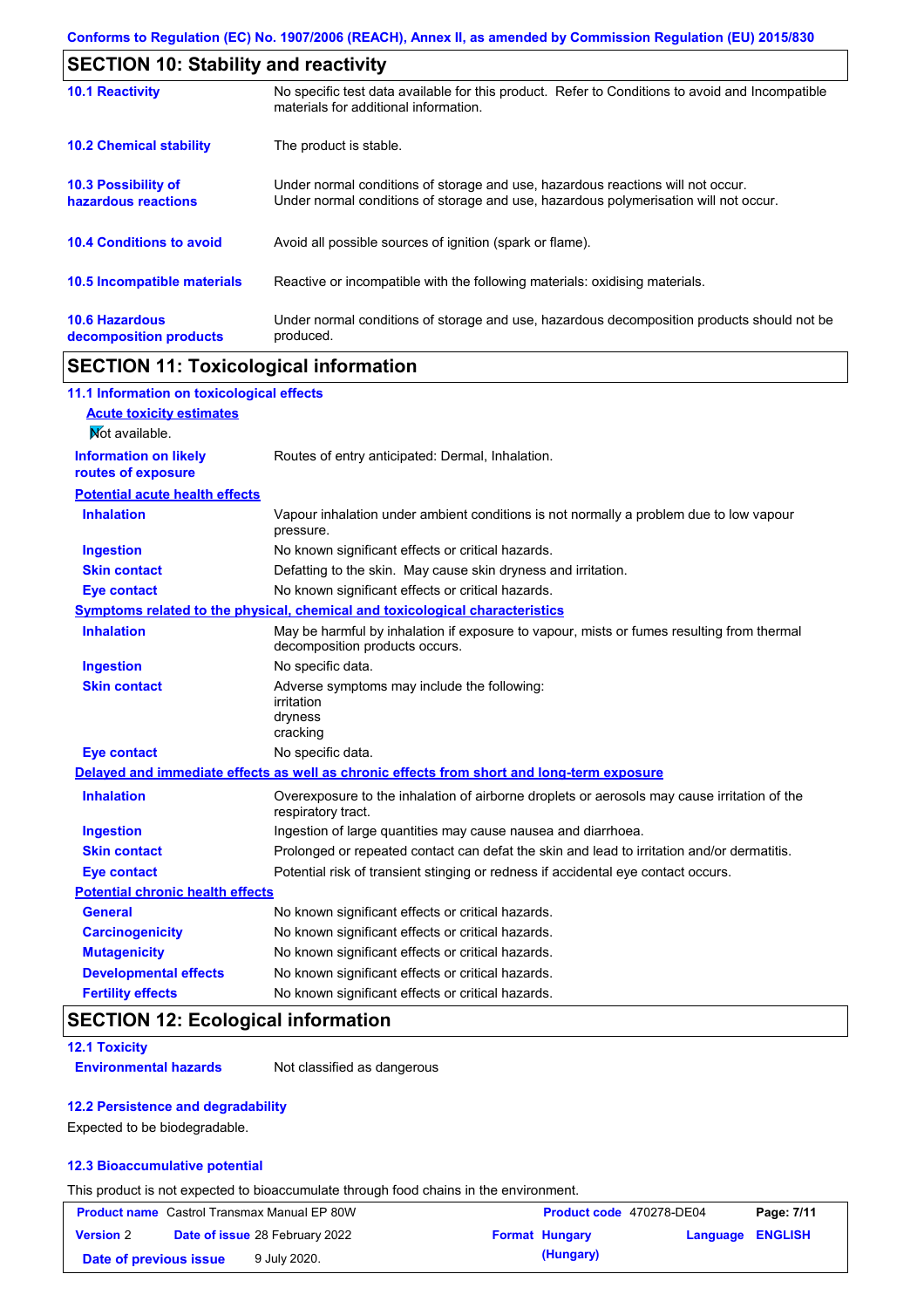## **SECTION 12: Ecological information**

| <b>Mobility</b>                                         | Spillages may penetrate the soil causing ground water contamination. |
|---------------------------------------------------------|----------------------------------------------------------------------|
| <b>Soil/water partition</b><br><b>coefficient (Koc)</b> | Not available.                                                       |
| <b>12.4 Mobility in soil</b>                            |                                                                      |

Product does not meet the criteria for PBT or vPvB according to Regulation (EC) No. 1907/2006, Annex XIII.

| 12.6 Other adverse effects                                                                                                                                                                                                                                                                                                                                                                                             |                                                                                                                           |
|------------------------------------------------------------------------------------------------------------------------------------------------------------------------------------------------------------------------------------------------------------------------------------------------------------------------------------------------------------------------------------------------------------------------|---------------------------------------------------------------------------------------------------------------------------|
| <b>Other ecological information</b>                                                                                                                                                                                                                                                                                                                                                                                    | Spills may form a film on water surfaces causing physical damage to organisms. Oxygen<br>transfer could also be impaired. |
| $\mathsf{A} \mathsf{F} \mathsf{A} \mathsf{F} \mathsf{I} \mathsf{A} \mathsf{I} \mathsf{A} \mathsf{I} \mathsf{B} \mathsf{I} \mathsf{I} \mathsf{I} \mathsf{I} \mathsf{I} \mathsf{I} \mathsf{I} \mathsf{I} \mathsf{I} \mathsf{I} \mathsf{I} \mathsf{I} \mathsf{I} \mathsf{I} \mathsf{I} \mathsf{I} \mathsf{I} \mathsf{I} \mathsf{I} \mathsf{I} \mathsf{I} \mathsf{I} \mathsf{I} \mathsf{I} \mathsf{I} \mathsf{I} \mathsf{$ |                                                                                                                           |

## **SECTION 13: Disposal considerations**

### **13.1 Waste treatment methods**

```
Product
```
**Methods of disposal**

Where possible, arrange for product to be recycled. Dispose of via an authorised person/ licensed waste disposal contractor in accordance with local regulations.

**Hazardous waste** Yes.

**European waste catalogue (EWC)**

| Waste code | <b>Waste designation</b>                                        |
|------------|-----------------------------------------------------------------|
| 13 02 05*  | mineral-based non-chlorinated engine, gear and lubricating oils |

However, deviation from the intended use and/or the presence of any potential contaminants may require an alternative waste disposal code to be assigned by the end user.

#### **Packaging**

| <b>Methods of disposal</b> | Where possible, arrange for product to be recycled. Dispose of via an authorised person/<br>licensed waste disposal contractor in accordance with local regulations.                                                                    |
|----------------------------|-----------------------------------------------------------------------------------------------------------------------------------------------------------------------------------------------------------------------------------------|
| <b>Special precautions</b> | This material and its container must be disposed of in a safe way. Empty containers or liners<br>may retain some product residues. Avoid dispersal of spilt material and runoff and contact with<br>soil, waterways, drains and sewers. |
| <b>References</b>          | Commission 2014/955/EU<br>Directive 2008/98/EC                                                                                                                                                                                          |

# **SECTION 14: Transport information**

|                                           | <b>ADR/RID</b> | <b>ADN</b>     | <b>IMDG</b>    | <b>IATA</b>    |
|-------------------------------------------|----------------|----------------|----------------|----------------|
| 14.1 UN number                            | Not regulated. | Not regulated. | Not regulated. | Not regulated. |
| 14.2 UN proper<br>shipping name           |                |                |                |                |
| <b>14.3 Transport</b><br>hazard class(es) |                |                |                |                |
| <b>14.4 Packing</b><br>group              |                |                |                |                |
| 14.5<br><b>Environmental</b><br>hazards   | No.            | No.            | No.            | No.            |
| <b>Additional</b><br>information          |                |                |                |                |

**14.6 Special precautions for user** Not available.

**14.7 Transport in bulk according to IMO instruments**

Not available.

**Product name** Castrol Transmax Manual EP 80W **Product code** 470278-DE04 **Page: 8/11 Version** 2 **Date of issue** 28 February 2022 **Format Hungary Language ENGLISH Date of previous issue 9 July 2020. (Hungary) (Hungary)**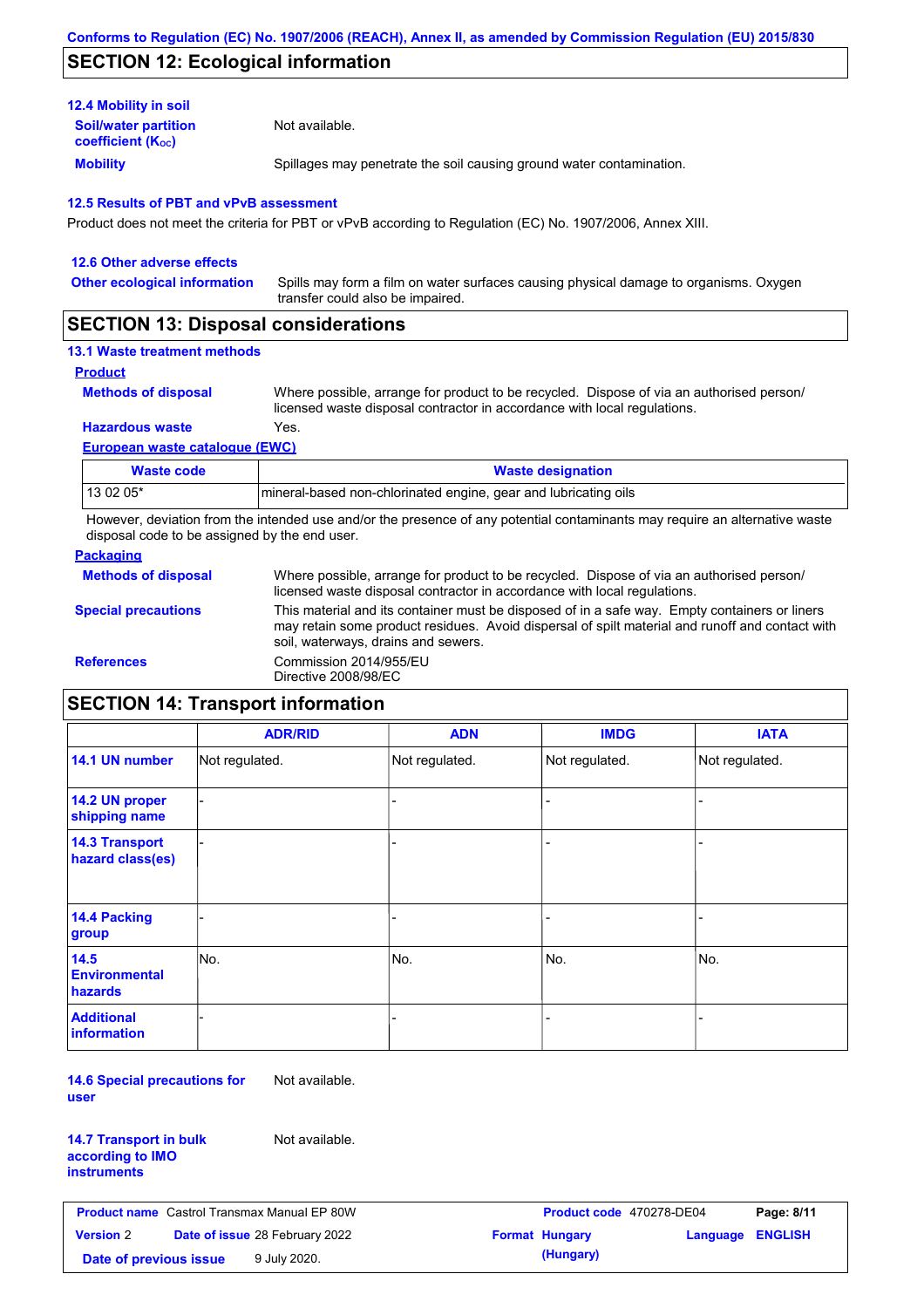# **SECTION 15: Regulatory information**

|                                                                                                                                                          | 15.1 Safety, health and environmental regulations/legislation specific for the substance or mixture                                                                                                                                                                                                                                                                                                                                                                                                                                |
|----------------------------------------------------------------------------------------------------------------------------------------------------------|------------------------------------------------------------------------------------------------------------------------------------------------------------------------------------------------------------------------------------------------------------------------------------------------------------------------------------------------------------------------------------------------------------------------------------------------------------------------------------------------------------------------------------|
| EU Regulation (EC) No. 1907/2006 (REACH)                                                                                                                 |                                                                                                                                                                                                                                                                                                                                                                                                                                                                                                                                    |
|                                                                                                                                                          | <b>Annex XIV - List of substances subject to authorisation</b>                                                                                                                                                                                                                                                                                                                                                                                                                                                                     |
| <b>Annex XIV</b>                                                                                                                                         |                                                                                                                                                                                                                                                                                                                                                                                                                                                                                                                                    |
| None of the components are listed.                                                                                                                       |                                                                                                                                                                                                                                                                                                                                                                                                                                                                                                                                    |
| <b>Substances of very high concern</b>                                                                                                                   |                                                                                                                                                                                                                                                                                                                                                                                                                                                                                                                                    |
| None of the components are listed.                                                                                                                       |                                                                                                                                                                                                                                                                                                                                                                                                                                                                                                                                    |
| EU Regulation (EC) No. 1907/2006 (REACH)                                                                                                                 |                                                                                                                                                                                                                                                                                                                                                                                                                                                                                                                                    |
| <b>Annex XVII - Restrictions</b><br>on the manufacture,<br>placing on the market<br>and use of certain<br>dangerous substances,<br>mixtures and articles | Not applicable.                                                                                                                                                                                                                                                                                                                                                                                                                                                                                                                    |
| <b>Other regulations</b>                                                                                                                                 |                                                                                                                                                                                                                                                                                                                                                                                                                                                                                                                                    |
| <b>REACH Status</b>                                                                                                                                      | The company, as identified in Section 1, sells this product in the EU in compliance with the<br>current requirements of REACH.                                                                                                                                                                                                                                                                                                                                                                                                     |
| <b>United States inventory</b><br>(TSCA 8b)                                                                                                              | All components are active or exempted.                                                                                                                                                                                                                                                                                                                                                                                                                                                                                             |
| <b>Australia inventory (AIIC)</b>                                                                                                                        | All components are listed or exempted.                                                                                                                                                                                                                                                                                                                                                                                                                                                                                             |
| <b>Canada inventory</b>                                                                                                                                  | All components are listed or exempted.                                                                                                                                                                                                                                                                                                                                                                                                                                                                                             |
| <b>China inventory (IECSC)</b>                                                                                                                           | All components are listed or exempted.                                                                                                                                                                                                                                                                                                                                                                                                                                                                                             |
| <b>Japan inventory (CSCL)</b>                                                                                                                            | All components are listed or exempted.                                                                                                                                                                                                                                                                                                                                                                                                                                                                                             |
| <b>Korea inventory (KECI)</b>                                                                                                                            | All components are listed or exempted.                                                                                                                                                                                                                                                                                                                                                                                                                                                                                             |
| <b>Philippines inventory</b><br>(PICCS)                                                                                                                  | At least one component is not listed.                                                                                                                                                                                                                                                                                                                                                                                                                                                                                              |
| <b>Taiwan Chemical</b><br><b>Substances Inventory</b><br>(TCSI)                                                                                          | All components are listed or exempted.                                                                                                                                                                                                                                                                                                                                                                                                                                                                                             |
| Ozone depleting substances (1005/2009/EU)<br>Not listed.                                                                                                 |                                                                                                                                                                                                                                                                                                                                                                                                                                                                                                                                    |
| Prior Informed Consent (PIC) (649/2012/EU)<br>Not listed.                                                                                                |                                                                                                                                                                                                                                                                                                                                                                                                                                                                                                                                    |
| <b>Persistent Organic Pollutants</b><br>Not listed.                                                                                                      |                                                                                                                                                                                                                                                                                                                                                                                                                                                                                                                                    |
| <b>EU - Water framework directive - Priority substances</b>                                                                                              |                                                                                                                                                                                                                                                                                                                                                                                                                                                                                                                                    |
| None of the components are listed.                                                                                                                       |                                                                                                                                                                                                                                                                                                                                                                                                                                                                                                                                    |
| <b>Seveso Directive</b>                                                                                                                                  |                                                                                                                                                                                                                                                                                                                                                                                                                                                                                                                                    |
| This product is not controlled under the Seveso Directive.                                                                                               |                                                                                                                                                                                                                                                                                                                                                                                                                                                                                                                                    |
| <b>References</b>                                                                                                                                        | Act No. XXV of 2000 on chemical safety<br>Decree No. 25/2000 (IX.30.) EüM of the Ministry of Health on chemical safety at work plus<br>amendments<br>Decree No. 44/2000 (XII.27.) EüM of the Ministry of Health on detailed arrangements for certain<br>procedures, activities relating to dangerous substances and dangerous preparations plus<br>amendments<br>38/2009 (VII.7) The International Carriage of Dangerous Goods by the European Agreement<br>(ADR) "A" and "B" on the application of national annex plus amendments |
| <b>15.2 Chemical safety</b><br>assessment                                                                                                                | A Chemical Safety Assessment has been carried out for one or more of the substances within<br>this mixture. A Chemical Safety Assessment has not been carried out for the mixture itself.                                                                                                                                                                                                                                                                                                                                          |
| <b>SECTION 16: Other information</b>                                                                                                                     |                                                                                                                                                                                                                                                                                                                                                                                                                                                                                                                                    |
| <b>Abbreviations and acronyms</b>                                                                                                                        | ADN = European Provisions concerning the International Carriage of Dangerous Goods by<br>Inland Waterway<br>ADR = The European Agreement concerning the International Carriage of Dangerous Goods by<br>Road                                                                                                                                                                                                                                                                                                                       |

ATE = Acute Toxicity Estimate BCF = Bioconcentration Factor

CAS = Chemical Abstracts Service

| <b>Product name</b> Castrol Transmax Manual EP 80W |  | Product code 470278-DE04              |  | Page: 9/11            |                  |  |
|----------------------------------------------------|--|---------------------------------------|--|-----------------------|------------------|--|
| <b>Version 2</b>                                   |  | <b>Date of issue 28 February 2022</b> |  | <b>Format Hungary</b> | Language ENGLISH |  |
| Date of previous issue                             |  | 9 July 2020.                          |  | (Hungary)             |                  |  |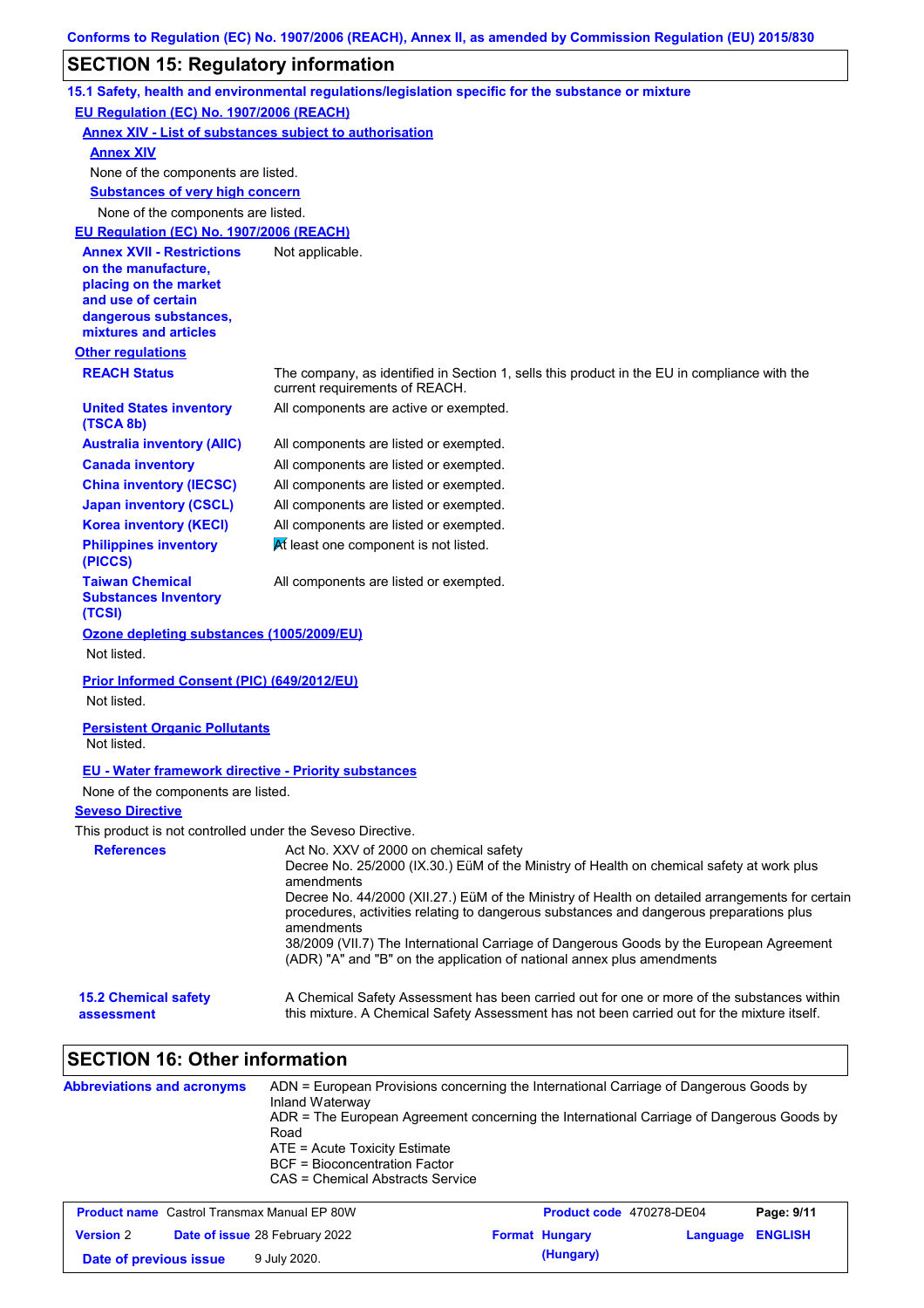### **SECTION 16: Other information**

CLP = Classification, Labelling and Packaging Regulation [Regulation (EC) No. 1272/2008] CSA = Chemical Safety Assessment CSR = Chemical Safety Report DMEL = Derived Minimal Effect Level DNEL = Derived No Effect Level EINECS = European Inventory of Existing Commercial chemical Substances ES = Exposure Scenario EUH statement = CLP-specific Hazard statement EWC = European Waste Catalogue GHS = Globally Harmonized System of Classification and Labelling of Chemicals IATA = International Air Transport Association IBC = Intermediate Bulk Container IMDG = International Maritime Dangerous Goods LogPow = logarithm of the octanol/water partition coefficient MARPOL = International Convention for the Prevention of Pollution From Ships, 1973 as modified by the Protocol of 1978. ("Marpol" = marine pollution) OECD = Organisation for Economic Co-operation and Development PBT = Persistent, Bioaccumulative and Toxic PNEC = Predicted No Effect Concentration REACH = Registration, Evaluation, Authorisation and Restriction of Chemicals Regulation [Regulation (EC) No. 1907/2006] RID = The Regulations concerning the International Carriage of Dangerous Goods by Rail RRN = REACH Registration Number SADT = Self-Accelerating Decomposition Temperature SVHC = Substances of Very High Concern STOT-RE = Specific Target Organ Toxicity - Repeated Exposure STOT-SE = Specific Target Organ Toxicity - Single Exposure TWA = Time weighted average UN = United Nations UVCB = Complex hydrocarbon substance VOC = Volatile Organic Compound vPvB = Very Persistent and Very Bioaccumulative Varies = may contain one or more of the following 64741-88-4 / RRN 01-2119488706-23, 64741-89-5 / RRN 01-2119487067-30, 64741-95-3 / RRN 01-2119487081-40, 64741-96-4/ RRN 01-2119483621-38, 64742-01-4 / RRN 01-2119488707-21, 64742-44-5 / RRN 01-2119985177-24, 64742-45-6, 64742-52-5 / RRN 01-2119467170-45, 64742-53-6 / RRN 01-2119480375-34, 64742-54-7 / RRN 01-2119484627-25, 64742-55-8 / RRN 01-2119487077-29, 64742-56-9 / RRN 01-2119480132-48, 64742-57-0 / RRN 01-2119489287-22, 64742-58-1, 64742-62-7 / RRN 01-2119480472-38, 64742-63-8, 64742-65-0 / RRN 01-2119471299-27, 64742-70-7 / RRN 01-2119487080-42, 72623-85-9 / RRN 01-2119555262-43, 72623-86-0 / RRN 01-2119474878-16, 72623-87-1 / RRN 01-2119474889-13

**Procedure used to derive the classification according to Regulation (EC) No. 1272/2008 [CLP/GHS]**

| <b>Classification</b>                                  |                            | <b>Justification</b> |
|--------------------------------------------------------|----------------------------|----------------------|
| Not classified.                                        |                            |                      |
| <b>Full text of abbreviated H</b><br><b>statements</b> | Not applicable.            |                      |
| <b>Full text of classifications</b><br>[CLP/GHS]       | Not applicable.            |                      |
| <b>History</b>                                         |                            |                      |
| Date of issue/Date of<br><b>revision</b>               | 28/02/2022.                |                      |
| Date of previous issue                                 | 09/07/2020.                |                      |
| <b>Prepared by</b>                                     | <b>Product Stewardship</b> |                      |
|                                                        |                            |                      |

#### **Indicates information that has changed from previously issued version.**

#### **Notice to reader**

All reasonably practicable steps have been taken to ensure this data sheet and the health, safety and environmental information contained in it is accurate as of the date specified below. No warranty or representation, express or implied is made as to the accuracy or completeness of the data and information in this data sheet.

The data and advice given apply when the product is sold for the stated application or applications. You should not use the product other than for the stated application or applications without seeking advice from BP Group.

It is the user's obligation to evaluate and use this product safely and to comply with all applicable laws and regulations. The BP Group shall not be responsible for any damage or injury resulting from use, other than the stated product use of the material, from any failure to adhere to recommendations, or from any hazards inherent in the nature of the material. Purchasers of the product for supply to a third party for use at work, have a duty to take all necessary steps to ensure that any person handling or using the product is provided with the information in this sheet. Employers have a duty to tell employees and others who may be

| <b>Product name</b> Castrol Transmax Manual EP 80W |  | <b>Product code 470278-DE04</b>       |  | Page: 10/11           |                         |  |
|----------------------------------------------------|--|---------------------------------------|--|-----------------------|-------------------------|--|
| <b>Version 2</b>                                   |  | <b>Date of issue 28 February 2022</b> |  | <b>Format Hungary</b> | <b>Language ENGLISH</b> |  |
| Date of previous issue                             |  | 9 July 2020.                          |  | (Hungary)             |                         |  |